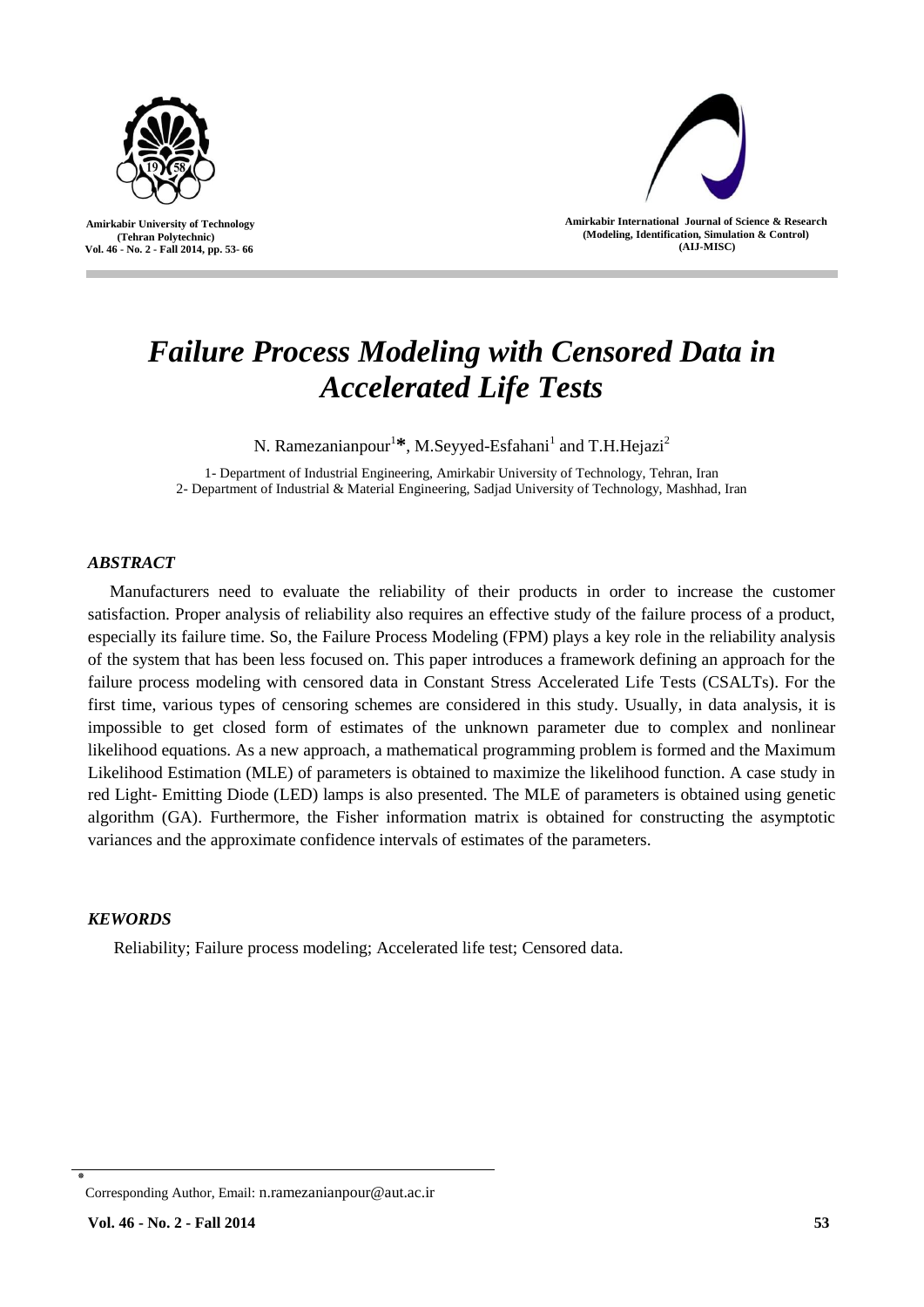# **1. INTRODUCTION**

Reliability is one of the most important qualitative characteristics of the complex products. It measures the level of efficiency of systems. In recent years, many manufacturers have used reliability as an essential factor for improving the quality of their products and aimed at reducing the failures of costly components as a strategic policy, since inadequate reliability results in poor economic performance and extra costs for both the manufacturer and the customer. So, manufacturers need to evaluate the reliability of their products in order to increase the customer satisfaction. In order to improve the reliability of products, quantitative methods should be used to predict and analyze various aspects of reliability. Proper analysis of reliability also requires an effective study of the failure process of a product, especially its failure time. So the failure process modeling plays a key role in reliability analysis of the systems. Different frameworks have been suggested for the investigation of the FPM of systems in the literature; for example, see [1- 4].

Lifetime experiments are performed on products to obtain their failure times. One of the important issues in reliability analysis is how to collect the lifetime data of the products in a limited time, as the mean time to failure of products might be very high under the normal operating conditions. So, in reliability and lifetime measurement experiments, test units are usually exposed to stress levels higher than normal operating conditions, leading to a shorter lifetime and accelerated damage. As a result, lifetime data required to determine unknown parameters is are obtained faster than the normal operating conditions [5].Consequently, components are affected by different types of stresses such as temperature, voltage, vibration, pressure, load, and humidity, which directly affect their lifetime. This type of testing is known as Accelerated Life Test (ALT). For the first time, Chernoff [6] and Bessler et al. [7] introduced the concept of accelerated life testing in 1962. Data obtained from these experiments are used to estimate the lifetime parameters such as Mean Time To Failure (MTTF) and reliability in normal operating conditions.

In general, ALTs can be classified into three categories: constant stress accelerated life test, Step Stress Accelerated Life Test (SSALT), and Continuously Increasing Stress Accelerated Life Test (CISALT). The basis for this classification is the time dependency of the stress variables. CSALT is the most common method. In this method, the stress applied to the units is timeindependent and each unit runs at a constant stress level until the test is terminated [8]. This method has been studied extensively by several authors. Bai and Chung [9] proposed CSALT models based on the Weibull lifetime distributions. Kolarik and Teng[10] designed and performed a CSALT on direct current motors. It involved on/off cycling vs. continuous operation under multiple stresses. They considered the voltage, load, and operation mode as the stress factors. The two-parameter Weibull distribution with a constant shape parameter was used for the failure data analysis. Fan and Yu [11] discussed the reliability analysis of the CSALTs when a parameter in the generalized Gamma lifetime distribution is linear in the stress level. Zhang et al. [12] predicted the life of White Organic Light Emitting Display (OLED) using CSALTs. Guan et al. [13] studied the optimal CSALTs with complete sample for the generalized Exponential distribution.

Usually in data analysis, it is impossible to get closed form of estimates of the unknown parameter due to the complex and nonlinear likelihood equations. In this paper, as a new approach, a mathematical programming problem was formed and the maximum likelihood estimation of parameters is obtained to maximize the likelihood function using optimization tools.

In order to be effective, reliability data set should contain both failure times and censored times. Therefore, lifetime data could be separated into two categories: complete or censored. Complete data means the failure time of each test unit is observed or known. Censoring is one of the most common ways in reliability analysis that plays an important role in FPM. This method is applied when some of the units in the sample do not fail during the test, or the exact failure times of all units are not known. In general, censoring is done based on the time of failures, their number, or a combination of both. There are different types of censoring schemes: left censoring, right censoring, interval censoring, random censoring, Type-I and Type-II censoring, Type-I and Type-II hybrid censoring, and progressive censoring [14].

CSALT have been studied under different types of censoring in the recent years. Yang [15] calculated the optimum plan of four-level CSALT with various censoring times. In this study, the optimum plan was chosen by the stress levels, test units allocated to each stress, and censoring times to minimize the asymptotic variance of the MLE of the mean (log) life at design stress and test length. Mettas [16] described a model for a typical three stress type CSALT data with censoring. The temperature, voltage, and operation type were considered to be the stress factors. The Weibull distribution with a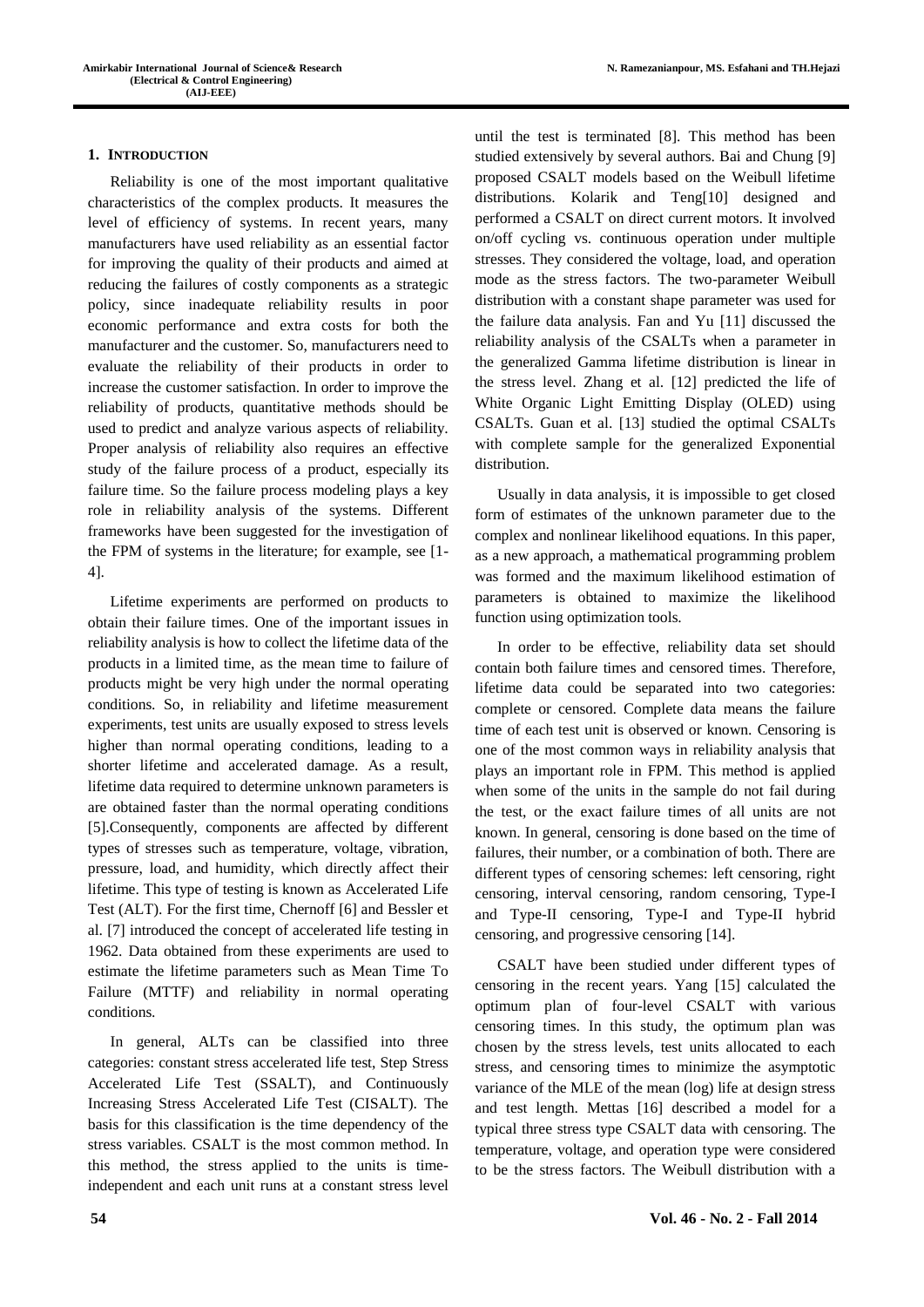constant shape parameter was also used to analyze the failure data. Three scenarios were considered in the tests: (a) only the temperature effect, (b) temperature and voltage, and (c) all three stress variables. Zhou et al. [17] considered the geometric process implementation of the CSALT model based on the progressive Type-I hybrid censored data.

In previous studies, up to three types of censoring schemes which have been investigated; however, various types of censoring schemes have been considered in this study. A summary of the literature review based on type of ALT, type of censoring scheme, lifetime distribution, estimation method, and case study is presented in Table 1.

A correct definition of the model describing the failure process is a very important issue that has been less focused on.This paper presents a framework defining an approach for FPM with the censored data in CSALTs. For the first time, various types of censoring schemes have been considered in this study. As a new approach, mathematical programming tools were used for getting the maximum likelihood estimation of the unknown parameters with mathematical solving approach in data analysis phase. As a case study, the framework was used for the reliability analysis of red light-emitting diode lamps. This paper has been organized as follows: Description of FPM framework discusses the framework for the FPM. Case study presents a case study describing the reliability analysis of the red LED lamps. Finally, the conclusion outlines the conclusions and further research.

# **2. DESCRIPTION OF FAILURE PROCESS MODELING FRAMEWORK**

This section provides a framework defining an approach for FPM with censored data in CSALTs from initial data collection to reliability parameter estimation. The aim of framework is to estimate the reliability under the normal operating conditions, which is achieved by FPM and analysis of failure data from accelerated stress conditions. In other words, reliability characteristics can be obtained in normal operating conditions using lifetimestress model. Figure 1 presents the framework. Each phase of the framework will be described in the following.

## **A. Understanding The Stresses Affecting Product Failure**

In order to investigate the failure process of any product, it is necessary to study the factors that directly affect its lifetime. In other words, if ALT is considered to accelerate the failure process of product, the type of stresses used in the test must also be specified. Any factor that directly reduces the lifetime of the product and its

variations are measurable could be used. These factors are often introduced by manufacturers. For example, in electrical system, factors such as temperature, voltage or electric current, and power fluctuations can reduce lifetime.

## **B. Determining The Number Of Stresses**

Among the stresses that affect the lifetime of any product, one or more types of stresses can be considered to accelerate the failure process in ALT. The number of stresses is determined based on the type of product and the test conditions. Usually one type of stress is used in experiments when the lifetime of product is not too long. Also focusing on one type of stress makes performing the test easier compared to when two or more types of stress are used. Two or more types of stress can be used if the lifetime of product is long, which makes the experiment become more complex.

### **C. Determining The Stress Levels**

Depending on the number of considered stresses, it is necessary to determine the levels of each stress variable, since in CSALT; the product could be exposed to several levels of one type of stress. The first level of stress is chosen to be a little more than the stress level in normal operating conditions, so that it decreases the lifetime of product. The next levels further reduce the lifetime of the product. The last level is chosen so that the product does not fail immediately.

## **D. Performing Accelerated Life Test**

After determining the stresses and their levels, a certain number of products are selected as a sample for each level, and the test is then performed accordingly for a certain period or up to when a number of failures occur. The Observed failure times are recorded during the test.

# **E. Determining The Type Of Censoring Data**

In order to reduce the test time and related costs, it is necessary to end the test at the specified time or after observing a number of failures for each stress level. Based on time or number of the failures, different types of censoring like left censoring, right censoring, interval censoring, random censoring, progressive censoring and Type-I and Type-II censoring can be considered for ALT. Likewise , by considering time and number of failures simultaneously, Type-I and Type-II hybrid censoring can be performed. Collecting information about both exact failure times and censored data is a fundamental task.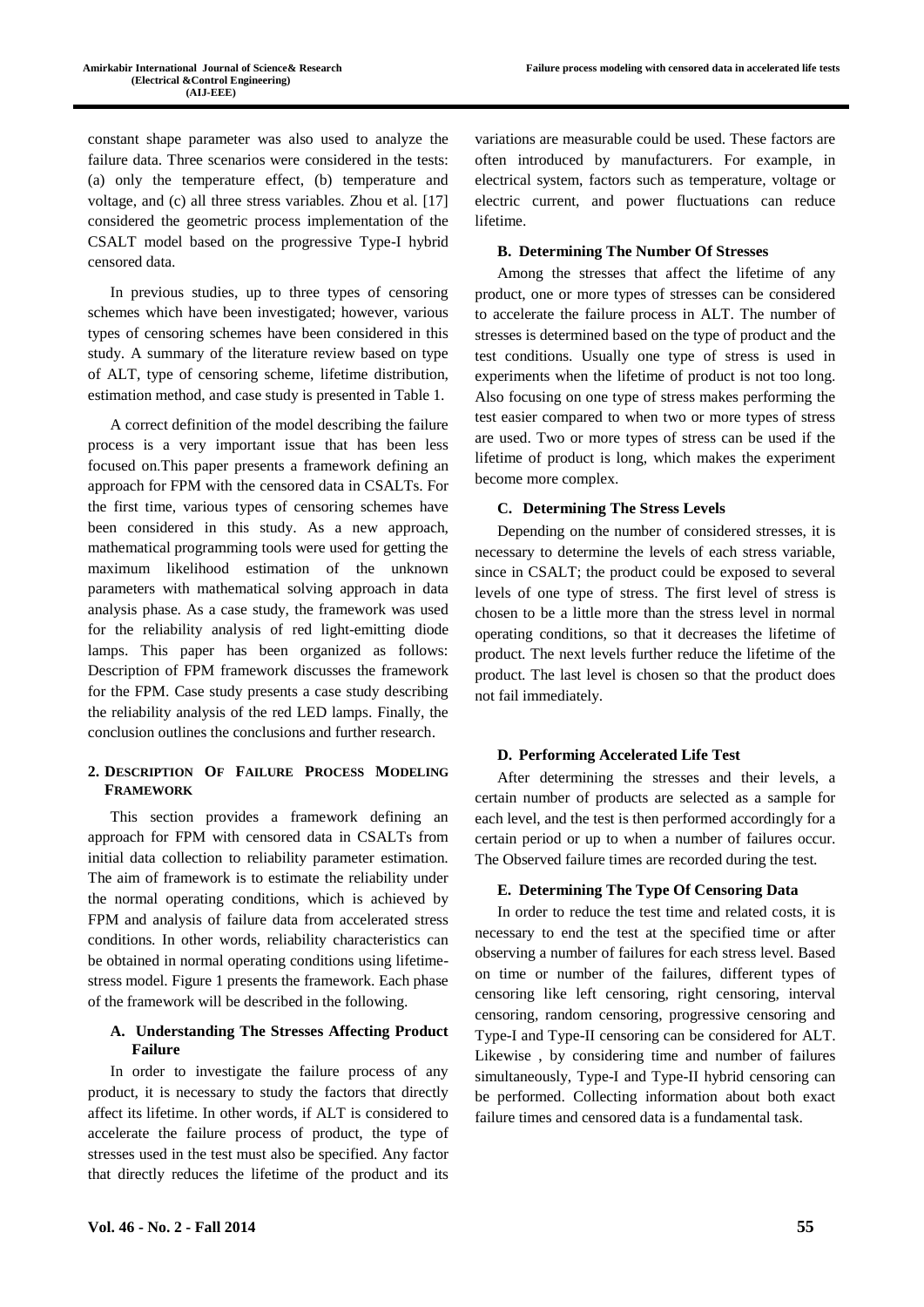# **F. Data Analysis**

After collecting the required data, statistical analysis of them begins. Statistical analysis consists of six steps which will be explained in the following.

#### *Step 1.Choosing the lifetime distribution*

When performing the reliability analysis, a distribution must be chosen to model the data. The more closely the distribution fits the data, the more likely the reliability statistics will accurately describe the performance of the product. The major distributions used in reliability analysis are: Exponential, Normal, Log-normal, Gamma, and Weibull. Using goodness of fit tests such as the Kolmogorov-Smirnov test and Anderson-Darling, the best distribution that fits the failure data is selected.

#### *Step 2.Choosing the lifetime-stress model*

Due to the changes in the shape or scale parameter of lifetime distribution in terms of the stress, a proper relationship between lifetime and stress is selected. Usually, when the stress level increases, less time is needed to reach the failure point, and when the stress level is reduced, the lifetime will increase. Different models are presented that describe the relationship between lifetime and stress, such as Arrhenius model [5], Eyring model, Inverse power law model, Log-Linear model and Proportional Hazards (Cox) model [42].

#### *Step 3.Forming the likelihood function*

The likelihood function is formed based on the type of sample observations (complete or censored) which is a function of the population parameters and observed samples. Here, the observations are known whereas the population parameters are unknown. Lifetime-stress relationship is also considered in the function. In general, suppose a random sample of size n is put into test, and  $X_1, X_2, \ldots, X_n$  is the set of random failure times. Denote O as the set containing the indices which the failure times are observed; *R* as the set containing the indices which the failure times are right censored; *L* as the set containing the indices which the failure times are left censored; and *I* as the set containing the indices which the failure times are interval censored with the only knowledge that the real failure time  $x_i$  is in the interval  $[U_i, V_i]$ . Then the likelihood (L) based on this sample is

$$
L(x_i, \theta) = \prod_{i \in O} f(x_i; \theta) \prod_{i \in R} [1 - F(x_i; \theta)] \tag{1}
$$

$$
\prod_{i \in L} F(x_i; \theta) \prod_{i \in I} [F(V_i; \theta) - F(U_i; \theta)]
$$

where  $\theta$  is an unknown parameter, i=1,2,...,n, and  $f(x_i; \theta)$  and  $F(x_i; \theta)$  are probability density function (PDF) and cumulative distribution function (CDF), respectively. Likelihood for other type of censoring can be constructed from following the same rationale.

#### *Step 4.Maximum Likelihood Estimation*

The method is based on the unknown population parameters. By optimizing the likelihood function based on parameters, the ones that are most consistent with the observed samples will be determined. In other words, the idea behind the maximum likelihood parameter estimation is to determine the parameter values that maximize the likelihood (or, equivalently, the log likelihood). In the case of censored data, other estimation methods such as least square method are less precise. Therefore, using MLE method in this case is considered to be more robust and results in estimators with good statistical properties. Usually, explicit expressions cannot be obtained through directly solving the likelihood equations. Instead, the numerical methods such as Newton-Raphson method or powerful tools in the analysis of incomplete data such as the Expectation–Maximization (EM) algorithm can be used. Fisher information matrix and consequently asymptotically variances of estimates are obtained directly from the numerical methods. The EM algorithm possesses several advantageous properties, such as stable convergence, compared to the Newton– Raphson method. So as a new approach, mathematical programming tools were used for estimating the maximum likelihood estimates of unknown parameters with mathematical solving approach. The general form of mathematical programming problem is

$$
Max L \t\t(2)
$$

$$
\begin{array}{ll}\n\text{s.t} \\
\text{C}_1 > 0\n\end{array} \tag{3}
$$

$$
C_2 < 0 \tag{4}
$$



.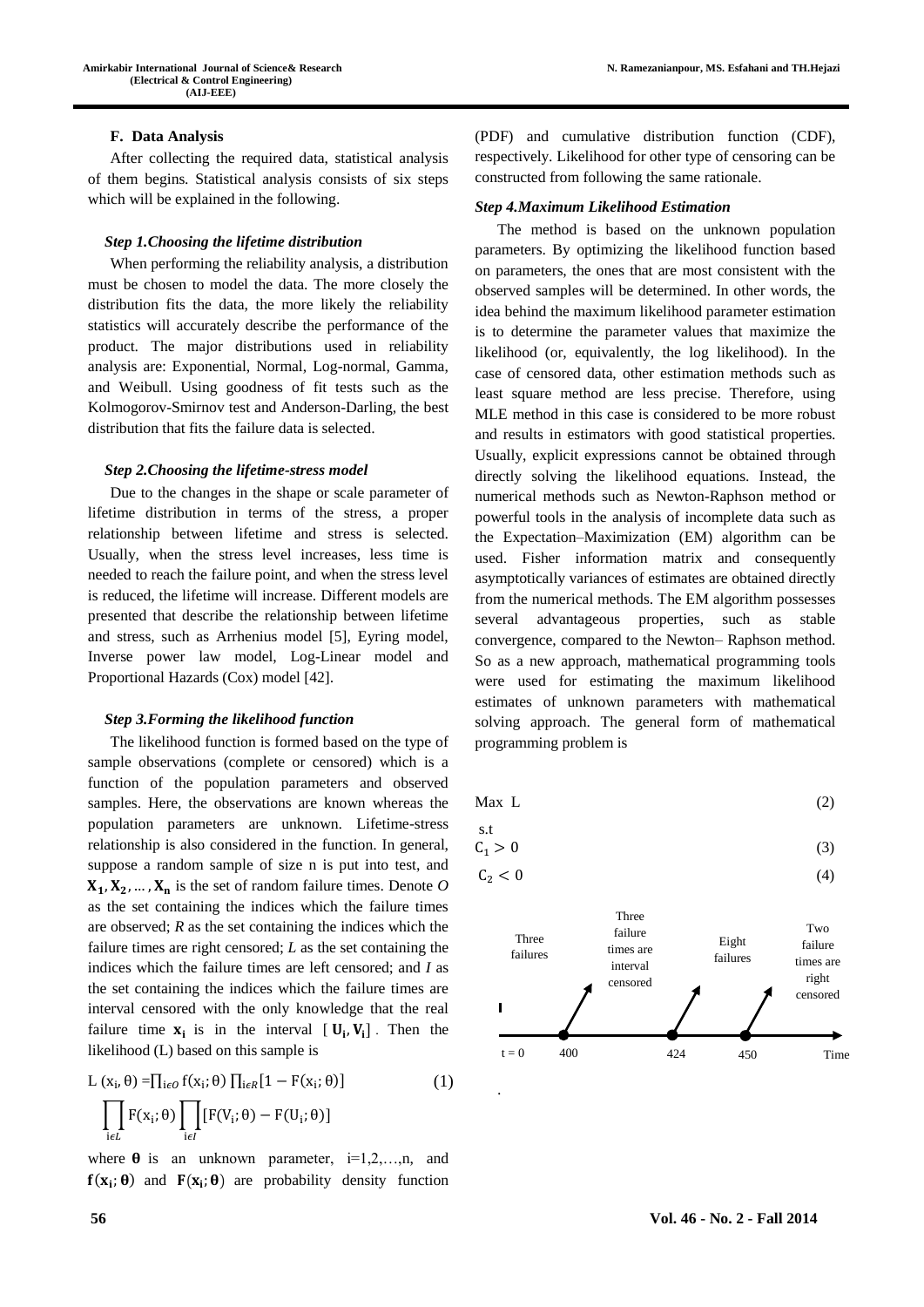| Reference                                                 | Type<br>of ALT | Type of censoring<br>scheme           | <b>Lifetime</b><br>distribution | <b>Estimation features</b>                                                                                               |                |
|-----------------------------------------------------------|----------------|---------------------------------------|---------------------------------|--------------------------------------------------------------------------------------------------------------------------|----------------|
| Bai and Kim [18]                                          | <b>SSALT</b>   | Type-I                                | Weibull                         | MLE (Minimizing the asymptotic variance of the maximum<br>likelihood estimator of a stated percentile at design stress.) | N <sub>o</sub> |
| Xiong [19]                                                | <b>SSALT</b>   | Type-II                               | Exponential                     | <b>MLE</b>                                                                                                               | $N_{O}$        |
| Tang et al. [20]                                          | <b>CSALT</b>   | Type-I and Type-II                    | Exponential                     | The unbiased estimates were obtained for the parameters.                                                                 | $N_{O}$        |
| Abdel-Ghaly et al.<br>[21]                                | SSALT          | Type-I and Type-II                    | Weibull                         | MLE with a modified quasi-linearization method                                                                           | N <sub>o</sub> |
| Balakrishnan et al.<br>1221                               | <b>SSALT</b>   | Type-II                               | Exponential                     | MLE for a cumulative exposure model                                                                                      | N <sub>o</sub> |
| Balakrishnan and<br>Xie [23]                              | <b>SSALT</b>   | Type-I hybrid                         | Exponential                     | MLE for a cumulative exposure model                                                                                      | N <sub>O</sub> |
| Li and Fard [24]                                          | SSALT          | $Type-I$                              | Weibull                         | MLE (Minimize the asymptotic variance of the maximum<br>likelihood estimator of the life for a specified reliability)    | N <sub>o</sub> |
| Kateri and<br>Balakrishnan [25]                           | <b>SSALT</b>   | $Type-II$                             | Weibull                         | MLE with an iterative procedure in simplified estimator for<br>initial estimates in the iterative process of MLE         | $N_{O}$        |
| Watkins and John<br>[26]                                  | <b>CSALT</b>   | $Type-II$                             | Weibull                         | <b>MLE</b>                                                                                                               | N <sub>O</sub> |
| Abdel-Hamid and<br>AL-Hussaini [27]<br>Guan and Tang [28] | <b>SSALT</b>   | $Type-I$                              | Exponential                     | <b>MLE</b>                                                                                                               | $N_{O}$        |
| Ling et al. $[29]$                                        | <b>SSALT</b>   | Type-I hybrid                         | Exponential                     | MLE minimizing the asymptotic variance of reliability<br>estimate at a typical operating condition                       | N <sub>o</sub> |
| Attia et al. [30]                                         | <b>CSALT</b>   | Type-I                                | Logistic                        | <b>MLE</b>                                                                                                               | $N_{O}$        |
| Lee and Pan [31]                                          | <b>SSALT</b>   | $Type-II$                             | Exponential                     | <b>Bayesian Analysis</b>                                                                                                 | $N_{O}$        |
| Wang et al. [32]                                          | SSALT          | $Type-II$                             | Geometric                       | <b>MLE</b>                                                                                                               | Yes            |
| Srivastava and<br>Mittal [33]                             | <b>CSALT</b>   | $Type-I$                              | Burr type-XII                   | <b>MLE</b>                                                                                                               | $N_{O}$        |
| Kamal and Zarrin<br>[34]                                  | <b>CSALT</b>   | $Type-I$                              | Pareto                          | <b>MLE</b>                                                                                                               | No             |
| Alv and Bleed [35]                                        | CSALT          | $Type-II$                             | Logistic                        | Bayesian analysis                                                                                                        | $N_{O}$        |
| Shi et al. [36]                                           | <b>CSALT</b>   | Progressive Type-II<br>Hybrid         | Exponential                     | <b>MLE</b> and Bayes estimator                                                                                           | $N_{O}$        |
| Aly and Bleed [37]                                        | <b>SSALT</b>   | $Type-I$                              | Logistic                        | <b>MLE</b>                                                                                                               |                |
| Asser and Abd EL-<br>Maseh [38]                           | CSALT          | $Type-I$                              | Exponential                     | MLE                                                                                                                      |                |
| Amal et al. [39]                                          | <b>SSALT</b>   | progressively type-I<br>interval      | Weibull<br>Poisson              | <b>MLE</b>                                                                                                               |                |
| Saleem [40]                                               | SSALT          | progressive type-I<br>right           | Weibull                         | Bayesian approach                                                                                                        | $N_{O}$        |
| Zhao et al. $[41]$                                        | <b>CSALT</b>   | Progressive Type-I<br>Hybrid          | Burr type-XII                   | MLE (The numerical method)                                                                                               | N <sub>O</sub> |
| Proposed model                                            | <b>CSALT</b>   | Various types of<br>censoring schemes | Weibull                         | MLE by a mathematical programming problem with meta-<br>heuristic solution method                                        | Yes            |

| <b>TABLE 1. COMPARISON OF PROPOSED MODEL WITH PRIOR MODELS.</b> |  |
|-----------------------------------------------------------------|--|
|-----------------------------------------------------------------|--|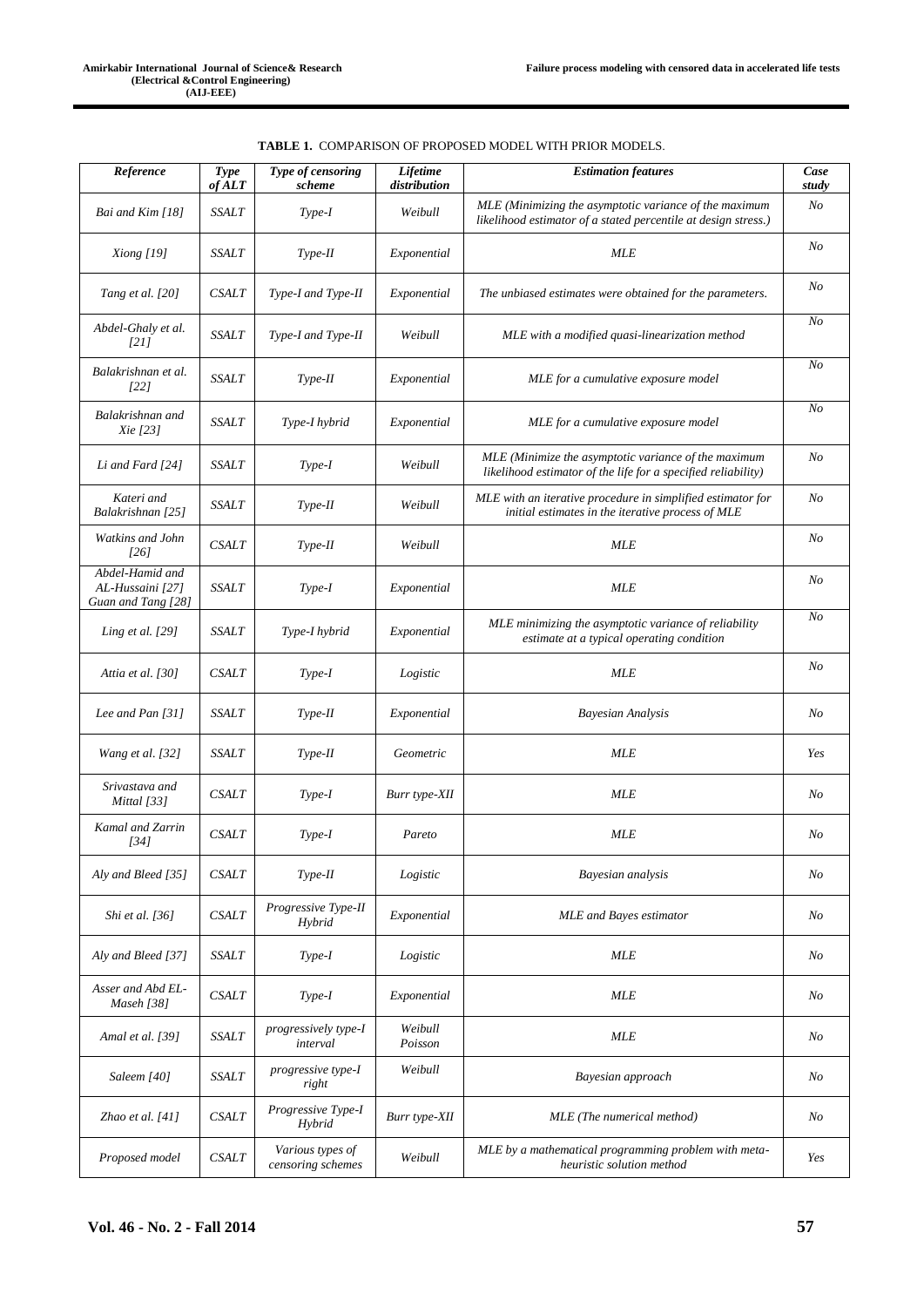

**Fig. 1. The framework for Failure Process Modeling**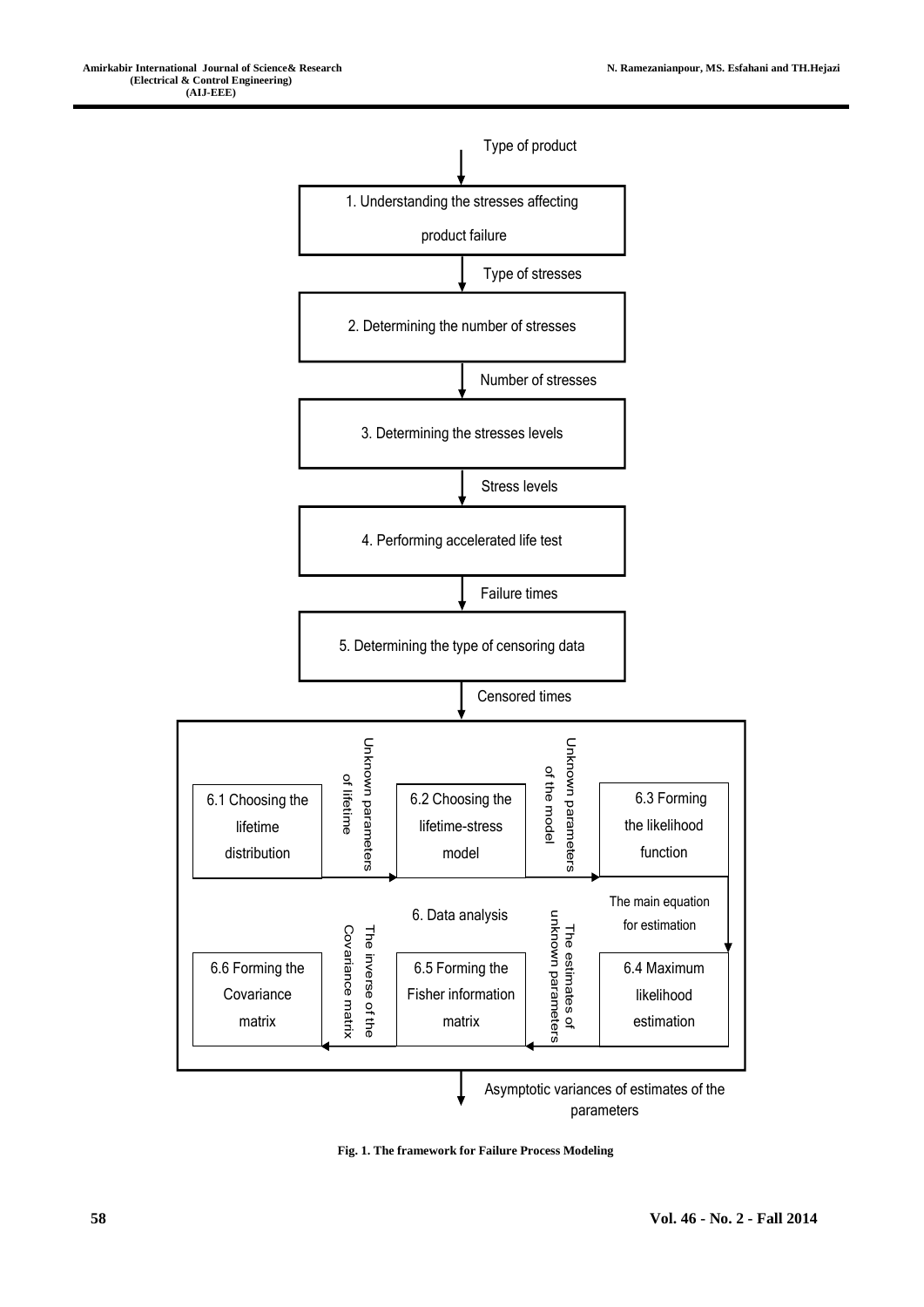As can be seen in (2), the objective of the mathematical programming problem was to obtain the maximum likelihood estimates of the unknown parameters which was derived by maximizing the likelihood function. The constraint (3) shows that the parameters of lifetime distribution should be positive. The constraint (4) indicates an inverse relationship between the lifetime and stress. The MLE of unknown parameters was obtained to maximize the likelihood function using optimization tools

#### *Step 5.Forming the Fisher information matrix*

The Fisher information matrix is a key tool in parameter estimation. It is a measure of the information content of the data relevant to the parameters being estimated. It is a symmetric matrix, the elements of which are the negative second partial and mixed partial derivations of of unknown parameters. Denote  $\theta_1$ ,  $\theta_2$ , ...,  $\theta_n$  as the set of unknown parameters, then the Fisher information matrix is [5]

|                | $- \partial^2$ lnL<br>$\partial \theta_1^2$             | $-\partial^2$ lnL                                                                                                 | $\cdots$ | $-\partial^2$ lnL <sub>1</sub><br>$\partial\theta_1\,\partial\theta_n$ |  |
|----------------|---------------------------------------------------------|-------------------------------------------------------------------------------------------------------------------|----------|------------------------------------------------------------------------|--|
|                | $-\,\partial^2 {\rm ln}{\rm L}$                         | $\begin{aligned} \frac{\partial \theta_1}{\partial \theta_2} \\ -\frac{\partial^2}{\partial \ln L} \end{aligned}$ |          | $-\partial^2 {\rm lnL}$                                                |  |
|                | $\overline{\partial \theta_2 \, \partial \theta_1}$     | $\partial \theta_2^2$                                                                                             | $\cdots$ | $\partial\theta_2\,\partial\theta_n$                                   |  |
| $\overline{F}$ |                                                         |                                                                                                                   |          |                                                                        |  |
|                |                                                         |                                                                                                                   |          | ٠                                                                      |  |
|                |                                                         |                                                                                                                   |          |                                                                        |  |
|                | $-\partial^2$ lnL                                       | $-\partial^2$ lnL                                                                                                 | $\cdots$ | $-\partial^2$ lnL                                                      |  |
|                | $\mathsf{L}\partial\theta_\mathbf{n}\,\partial\theta_1$ | $\partial \theta_n \partial \theta_2$                                                                             |          | $\partial \theta_n^2$                                                  |  |

### *Step 6.Calculating the Covariance matrix*

Covariance matrix is a symmetric matrix that shows the covariance between the variables. In general, estimation of Covariance matrix is asymptotic equals to the inverse of the Fisher information matrix and is given by [5]

$$
\Sigma = F^{-1}
$$
\n
$$
= \begin{bmatrix}\nvar(\widehat{\theta_1}) & cov(\widehat{\theta_1}, \widehat{\theta_2}) & \dots & cov(\widehat{\theta_1}, \widehat{\theta_n}) \\
cov(\widehat{\theta_2}, \widehat{\theta_1}) & var(\widehat{\theta_2}) & \dots & cov(\widehat{\theta_2}, \widehat{\theta_n}) \\
\vdots & \vdots & \ddots & \vdots \\
cov(\widehat{\theta_n}, \widehat{\theta_1}) & cov(\widehat{\theta_n}, \widehat{\theta_2}) & \dots & var(\widehat{\theta_n})\n\end{bmatrix}
$$
\n(6)

The variances all appear on the main diagonal of Covariance matrix. In other words, the purpose of calculating the Fisher information matrix is to obtain the asymptotic variance of the maximum likelihood estimates of the unknown parameters, the result of which is the confident intervals of the estimated parameters.

## **3. CASE STUDY**

The object of this case study is the application of the framework in red LED lamps. An LED is a [semiconductor](http://en.wikipedia.org/wiki/Semiconductor) light source. LEDs are used as indicator lamps in many devices and are increasingly used for other lighting applications such as [aviation lighting,](http://en.wikipedia.org/wiki/Navigation_light#Aviation_navigation_lights) [digital microscopes,](http://en.wikipedia.org/wiki/Digital_microscope) [automotive lighting,](http://en.wikipedia.org/wiki/Automotive_lighting#Light_emitting_diodes_.28LED.29) advertising, general lighting, and [traffic signals.](http://en.wikipedia.org/wiki/Traffic_signal) LEDs can have a relatively long useful life.

The six phases of framework from initial data collection to reliability parameter estimation will be described in the following.

# *A.* **Understanding The Stresses Affecting Led Lamps Failure**

The definition of useful life is often given as the hours of operation during in which the LED's output light has been decreased to 70% of initial output. The selection of 70% is based on vision research indicating that in general lighting applications, the typical human eye does not detect the decrease in light until it exceeds 30%. Optical and electrical parameters are critical in LED lamps. The input electric current and temperature cause stress in the LED crystalline structure. Also other factors such as power fluctuations, humidity, on and off frequency, and isolation affect the failure of LED lamps.

## **B. Determining The Number Of Stresses**

Among the stresses mentioned in the previous phase, electric current, temperature, and humidity can be used because their levels could be increased. In this study, only electric current was investigated as the stress variable since a fixed electric current at a specified level is easier than fixing temperature or humidity at a specified level. By using the same experimental conditions, the effect of temperature and humidity was ignored.

#### **C. Determining The Stress Levels**

The stress level in the normal operating condition is five milliampere (mA). The stress levels of 20, 30 and 40 mA were selected. These stress levels were selected as follows: the first level (20 mA) was slightly greater than the level in the normal operating condition, and it resulted in reduction of the lifetime of the lamp. The second level (30 mA) reduced the lifetime of the lamp more quickly. The third level (40 mA) had the most effect in reduction of the lifetime of the lamp. Higher electrical current causes very fast failure and even melting of the lamp.

#### **D. Performing Accelerated Life Test**

Thirty four red LED lamps were tested at the room temperature. For stress level of 20 mA, 30 mA, and 40 mA, 16 lamps, 12 lamps, and six lamps were selected respectively.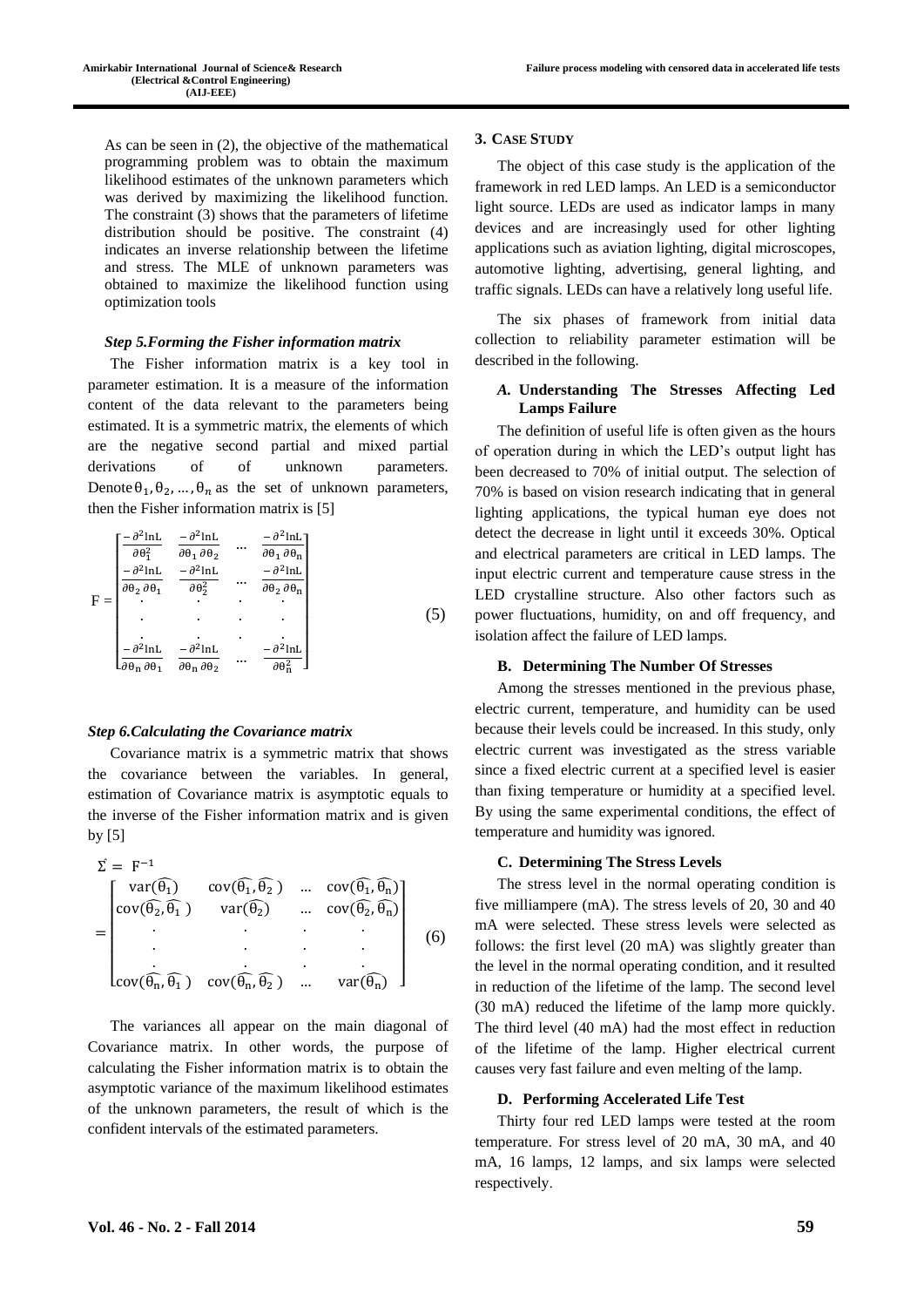## **E. Determining The Type Of Censoring Data**

For stress level of 20 mA, the test was continued for 400 hours and failure times were recorded. For the period of 400 to 424 hours, no observation was performed. Then from 424 hours to 450 hours, observation was carried on and failure times were recorded. For stress level of 30 mA, the test was continued for 55 hours and failure times were recorded. For stress level of 40 mA, the test was continued for 30 hours and failure times were recorded. The type of censoring data used is represented as in Figures 2 to 4.



**Fig 3. Schematic representation of censoring data under stress level of 30 milliampere.**



**Fig 4. Schematic representation of censoring data under stress level of 40 milliampere.**

So for stress level of 20 mA, the failure times of three lamps were interval censored while the failure times of two lamps were right censored. For stress level of 30 mA, the failure times of three lamps were right censored. For stress level of 40 mA, the failure time of one lamp was right censored. The observed failure times in three stress levels are listed in Table 2.

# **F. Data Analysis**

# *Step 1.Choosing the lifetime distribution*

The two-parameter Weibull distribution is widely used in reliability evaluation and analysis of lifetime data. Let us assume the lifetime random variable T follows the Weibull distribution with the shape and scale parameters of β and α , respectively. So the CDF and PDF of T are

$$
F_T(t; \alpha, \beta) = 1 - e^{-(\frac{t}{\alpha})^{\beta}}
$$
\n(7)

and

$$
f_T(t; \alpha, \beta) =
$$
  
\n
$$
\frac{\beta t^{\beta - 1}}{\alpha^{\beta}} e^{-\left(\frac{t}{\alpha}\right)^{\beta}}
$$
 (8)

where

 $t > 0$ ,  $\alpha > 0$ ,  $\beta > 0$ .

| <b>TABLE 2. THE OBSERVED FAILURE TIMES IN THREE STRESS</b> |        |  |  |
|------------------------------------------------------------|--------|--|--|
|                                                            | LEVELS |  |  |

| Stress levels (mA) Failure times |                                                |
|----------------------------------|------------------------------------------------|
| 20                               | 211 288 399 428 429 430 432 444<br>446 449 450 |
| 30<br>40                         | 27 39 39 44 45 48 48 50 53<br>10 17 21 24 29   |

#### *Step 2.Choosing the lifetime-stress model*

In order to determine the best relationship between stress and Weibull distribution parameters, the parameters in each of the stress levels were estimated using Minitab software. These values are shown in Table 3.

**TABLE 3.** PARAMETERS OF WEIBULL DISTRIBUTION AT DIFFERENT STRESS LEVELS.

|    | Stress levels $(mA)$ | $\alpha$ | в     |
|----|----------------------|----------|-------|
| 20 |                      | 426.542  | 9.018 |
| 30 |                      | 46.562   | 7.922 |
| 40 |                      | 22.474   | 3.649 |

Considering the Linear relationship, Ln(power) relationship, Inverse power law relationship, and Arrhenius relationship between stress values and each of the parameters, the coefficient of determination  $(R^2)$  were calculated as reported in Table 4.

The Arrhenius relationship between the scale parameter and stress and the linear relationship between the shape parameter and stress were selected, because compared to the other relationships, their coefficients of determination are closer to one.

TABLE 4. R<sup>2</sup>VALUES REGARDING THE RELATIONSHIP BETWEEN THE PARAMETERS AND STRESS.

| $\alpha$ |       |  |
|----------|-------|--|
| 0.794    | 0.896 |  |
| 0.867    | 0.828 |  |
| 0.966    | 0.780 |  |
| 0.991    | 0.699 |  |
|          |       |  |

Therefore, the lifetime-stress models were obtained as follows:

$$
\beta = A_1 + B_1 S \tag{9}
$$

$$
\alpha = A_2 e^{\frac{B_2}{S}} \tag{10}
$$

where  $A_1$ ,  $B_1$ ,  $A_2$  and  $B_2$  are unknown parameters and S is the stress level.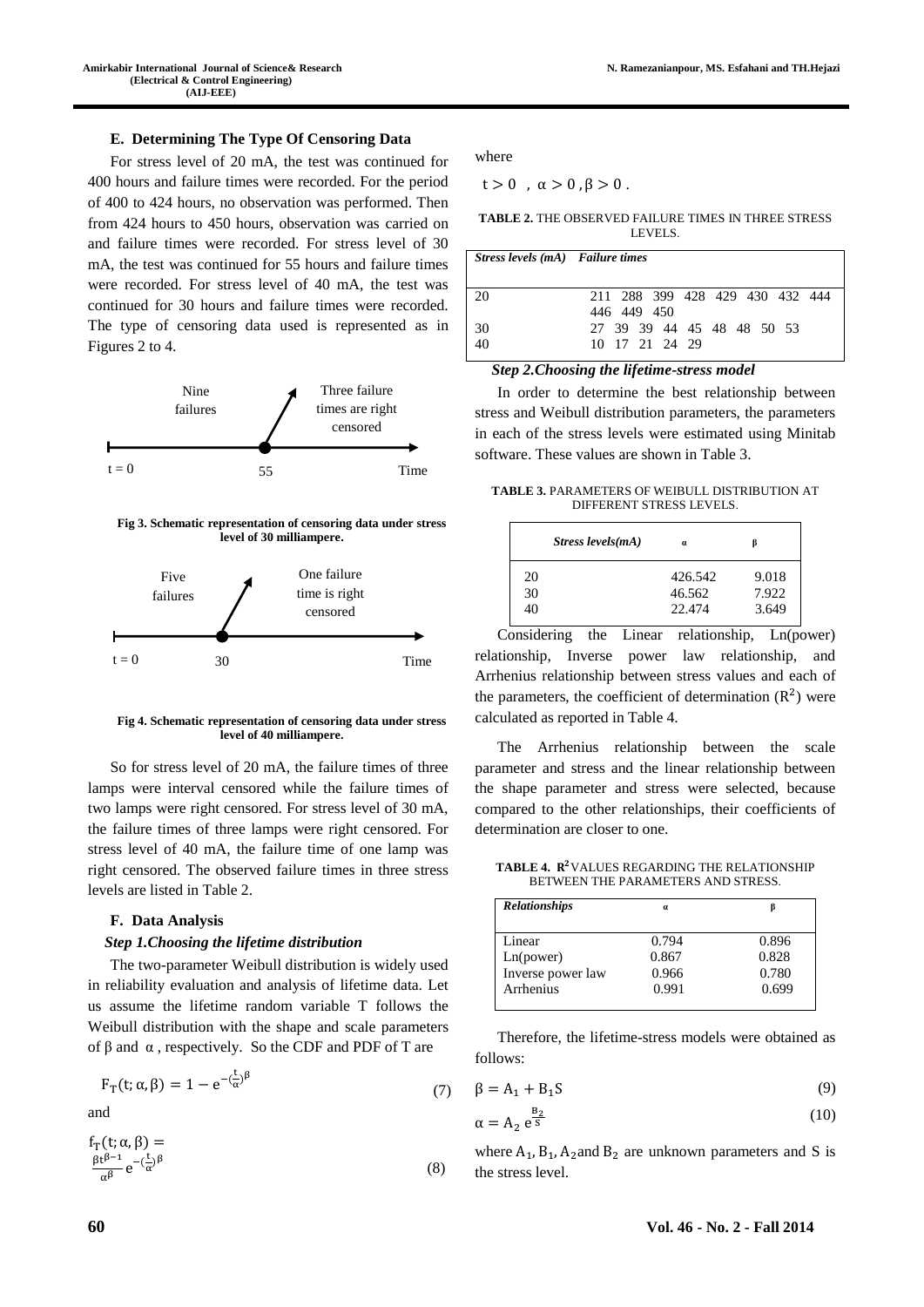#### *Step 3.Forming the likelihood function*

For forming the likelihood function, it is necessary to define a notation that is shown in Table 5.

Based on the interval and right censored data from Weibull distribution, the likelihood function under CSALT is given by:

$$
L(A_1, B_1, A_2, B_2)
$$
\n
$$
= \prod_{i=1}^{n-d-c} f(t_i) \prod_{j=1}^{d} F(tR_j) - F(tL_j) \prod_{k=1}^{c} 1 - F(T_k)
$$
\n
$$
= \prod_{i=1}^{n-d-c} \frac{A_1 + B_1 S_i}{\left(A_2 e^{\frac{B_2}{S_i}}\right)^{A_1 + B_1 S_i}} t_i^{A_1 + B_1 S_i - 1} e^{-\left(\frac{t_i}{A_2 e^{\frac{B_2}{S_i}}}\right)^{A_1}} e^{-\left(\frac{tL_j}{A_2 e^{\frac{B_2}{S_j}}}\right)}
$$
\n
$$
\prod_{j=1}^{d} [e^{-\left(\frac{tL_j}{A_2 e^{\frac{B_2}{S_j}}}\right)^{A_1 + B_1 S_j}} e^{-\left(\frac{tR_j}{A_2 e^{\frac{B_2}{S_j}}}\right)^{A_1 + B_1 S_j}}
$$
\n
$$
\prod_{k=1}^{c} e^{-\left(\frac{T_k}{A_2 e^{\frac{B_2}{S_k}}}\right)^{A_1 + B_1 S_k}}
$$
\n
$$
\prod_{k=1}^{c} e^{-\left(\frac{T_k}{A_2 e^{\frac{B_2}{S_k}}}\right)^{A_1 + B_1 S_k}}
$$
\n(11)

|  | <b>TABLE 5. LIST OF NOTATIONS.</b> |
|--|------------------------------------|
|--|------------------------------------|

| <b>Notation</b> | <b>Definition</b>                             |  |
|-----------------|-----------------------------------------------|--|
| ti              | Observed failure time of unit i               |  |
|                 | The stress applied to unit i at time $t_i$    |  |
| $S_i$<br>$S_j$  | The stress applied to unit j upon failure     |  |
| $S_{k}$         | The stress applied to unit k upon failure     |  |
| $tL_i$          | The lower bound of the time interval in which |  |
|                 | unit j fails                                  |  |
| $tR_i$          | The upper bound of the time interval in which |  |
|                 | unit j fails                                  |  |
| $T_{\rm k}$     | The lower bound of the time interval in which |  |
|                 | unit k fails                                  |  |
| n               | Sample size                                   |  |
|                 | (total number of test units in CSALT)         |  |
| d               | The number of units that fail in the time     |  |
|                 | interval $[tL_i, tR_i]$                       |  |
|                 | (interval censored observations)              |  |
| $\mathbf{C}$    | The number of units that fail in the time     |  |
|                 | interval $[T_k, +\infty]$                     |  |
|                 | (right censored observations)                 |  |
| n-d-c           | The number of units for which the exact       |  |
|                 | failure times are observed                    |  |
|                 | (complete observations)                       |  |

Using ln L to denote the natural logarithm of  $L(A_1, B_1, A_2, B_2)$ , then we have

#### *Step 4.Maximum Likelihood Estimation*

In this case study, the estimation of parameters was considered under CSALT with interval censored and right censored data assuming two-parameter Weibull lifetime distribution. After equating the first partial derivatives of In L with respect to  $A_1$ ,  $B_1$ ,  $A_2$  and  $B_2$  to zero and substituting the numerical values in the equations, it was observed that due to complex and nonlinear equations, getting closed form of estimates of the unknown parameter was not possible. So, as a new approach, mathematical programming tools were used for estimating these parameters with the mathematical solving approach.

$$
\ln L(A_1, B_1, A_2, B_2)
$$
\n
$$
= \sum_{i=1}^{n-d-c} \ln(A_1 + B_1S_i)
$$
\n
$$
+ (A_1 + B_1S_i - 1) \ln(t_i)
$$
\n
$$
- t_i^{A_1 + B_1S_i} (A_2 e^{\frac{B_2}{S_i}})^{-A_1 - B_1S_i} - (A_1 + B_1S_i) (\ln(A_2) + \frac{B_2}{S_i})
$$
\n
$$
+ \sum_{j=1}^{d} \ln \left( e^{-tL_j^{A_1 + B_1S_j} (A_2 e^{\frac{B_2}{S_j}})^{-A_1 - B_1S_j}} - e^{-tR_j^{A_1 + B_1S_j} (A_2 e^{\frac{B_2}{S_j}})^{-A_1 - B_1S_j}} \right)
$$
\n
$$
+ \sum_{k=1}^{c} -T_k^{A_1 + B_1S_k} (A_2 e^{\frac{B_2}{S_k}})^{-A_1 - B_1S_k}
$$
\n(12)

The mathematical programming problem is

Max  $\ln L(A_1, B_1, A_2, B_2)$  $(13)$ 

s.t

(14)  $A_1 + 40B_1 \ge 0$ 

$$
A_2 \ge 0 \tag{15}
$$

$$
B_1 \le 0 \tag{16}
$$

$$
B_2 \ge 0 \tag{17}
$$

As can be seen in (13), the objective of the mathematical programming problem was to obtain the maximum likelihood estimates of the unknown parameters  $A_1$ ,  $B_1$ ,  $A_2$  and  $B_2$  which was derived by maximizing ln L. The inequality (14) shows the positive lifetime constraint. In other words, even at the highest stress level (40 mA), negative lifetime should not be observed, and the shape parameter of Weibull distribution should be positive. The inequality (15) also shows that the scale parameter of Weibull distribution should be positive. The Inequalities (16) and (17) indicate an inverse relationship between shape parameter and scale parameter of lifetime distribution and stress respectively.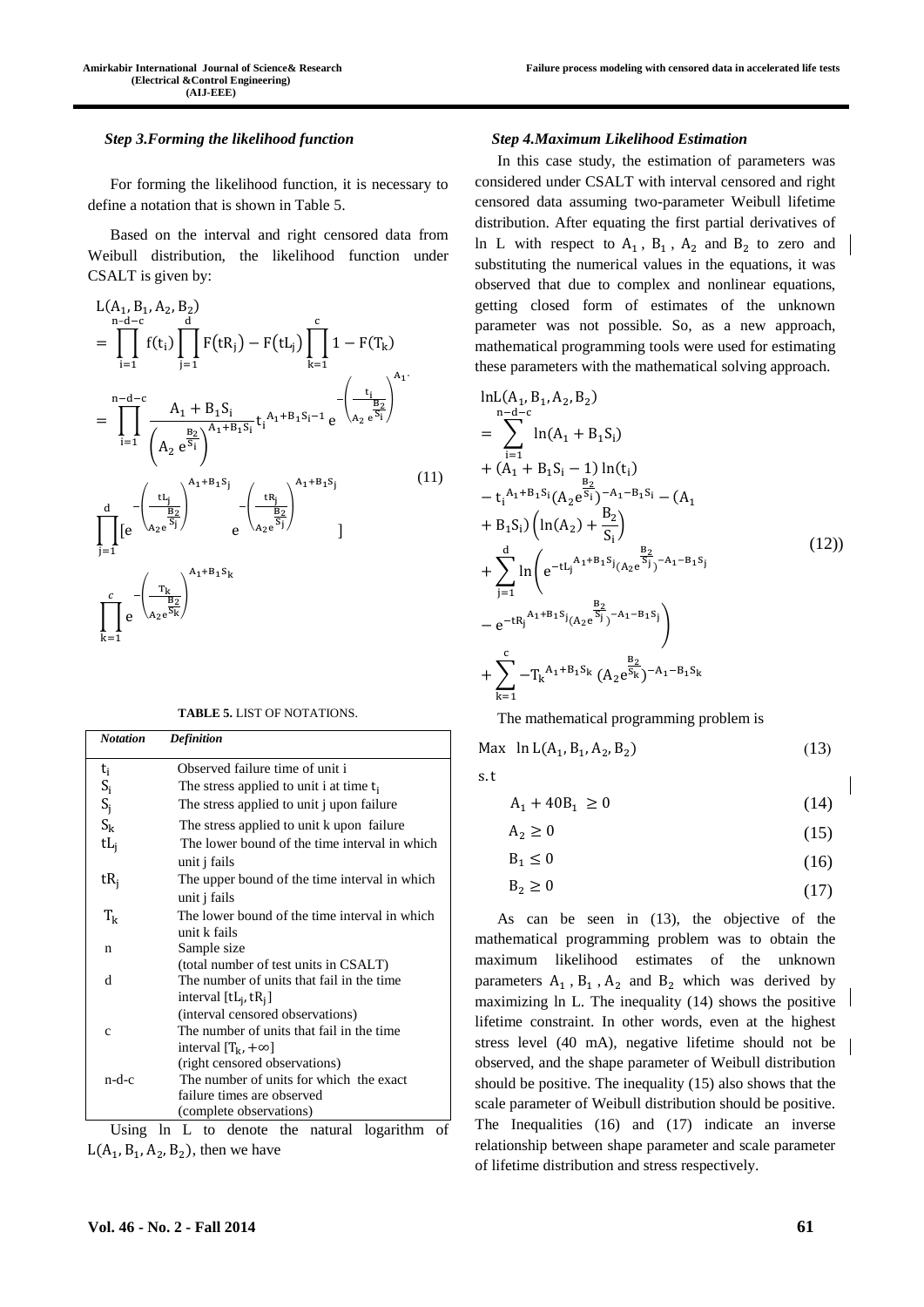Considering this case as a minimization problem, since the logarithm of likelihood function was not convex, the optimization toolbox of Matlab software was unable to find the global optimum solution. Due to the nonlinear programming problem, meta-heuristic algorithms could be used to solve the problem. Among the meta-heuristic algorithms, GA has accuracy and requires less time in solving problems. Likewise, this algorithm has more capability and is easier to model. Therefore, based on the predictability and convergence of genetic algorithm, GA toolbox was used to solve the problem.

GA became popular through the work of [Holland](http://en.wikipedia.org/wiki/John_Henry_Holland) in the early 1970s, particularly his book "Adaptation in Natural and Artificial Systems" [43]. GA is a [search](http://en.wikipedia.org/wiki/Search_algorithm) [heuristic](http://en.wikipedia.org/wiki/Heuristic_%28computer_science%29) that mimics the process of [natural selection](http://en.wikipedia.org/wiki/Natural_selection) and is routinely used to generate useful solutions to [optimization](http://en.wikipedia.org/wiki/Optimization_%28mathematics%29) and [search](http://en.wikipedia.org/wiki/Search_algorithm) [problems.](http://en.wikipedia.org/wiki/Problem) 

The evolution usually starts from a population of randomly generated individuals, and is an [iterative](http://en.wikipedia.org/wiki/Iteration)  [process,](http://en.wikipedia.org/wiki/Iteration) with the population in each iteration called a generation. In each generation, the [fitness](http://en.wikipedia.org/wiki/Fitness_%28biology%29) of every individual in the population is evaluated; the fitness is usually the value of the objective function in the optimization problem being solved. The more fit individuals are [stochastically](http://en.wikipedia.org/wiki/Stochastics) selected from the current population, and each individual's genome is modified [\(recombined](http://en.wikipedia.org/wiki/Crossover_%28genetic_algorithm%29) and possibly randomly mutated) to form a new generation. The new generation of candidate solutions is then used in the next iteration of the [algorithm.](http://en.wikipedia.org/wiki/Algorithm) Commonly, the algorithm is terminated when either a maximum number of generations has been produced, or a satisfactory fitness level has been reached for the population.

After 160 iterations, the GA is converged to the optimum solution as follows:

(18)  $\hat{A}_1 = 0.183$ 

(19)  $\widehat{B}_1 = -0.001$ 

(20)  $\hat{A}_2$ = 16.105

(21)  $B_2 = 5.067$ 

$$
\ln L = 219.289\tag{22}
$$

The convergence graph of GA is shown in Figure 5.



**Fig 5. The convergence graph of genetic algorithm.**

#### *Step 5.Forming the Fisher information matrix*

In order to form the Fisher information matrix, the second order partial and mixed partial derivations of the log likelihood function were calculated with respect to  $A_1$ ,  $B_1$ ,  $A_2$  and  $B_2$ . By substituting the numerical values consisting of the MLE of parameters, stress levels, the observed failure times and censored times, the Fisher information matrix was obtained as follows:

|   | $F=$                                                                   |                                                                                                                           |                                                                        |                                                                              |  |
|---|------------------------------------------------------------------------|---------------------------------------------------------------------------------------------------------------------------|------------------------------------------------------------------------|------------------------------------------------------------------------------|--|
|   | $[-\partial^2 \ln L(A_1, B_1, A_2, B_2)]$<br>$\partial A_1^2$          | $-\partial^2 \ln L(A_1, B_1, A_2, B_2)$<br>$\partial A_1 \partial B_1$                                                    | $-\partial^2 \ln L(A_1, B_1, A_2, B_2)$<br>$\partial A_1 \partial A_2$ | $-\partial^2 \ln L(A_1, B_1)$<br>$\partial A_1 \partial B_2$                 |  |
|   | $\partial B_1 \partial A_1$                                            | $-\partial^2 \ln L(A_1, B_1, A_2, B_2)$ $-\partial^2 \ln L(A_1, B_1, A_2, B_2)$<br>$\partial$ B <sub>1</sub> <sup>2</sup> | $-\partial^2 \ln L(A_1, B_1, A_2, B_2)$<br>$\partial B_1 \partial A_2$ | $-\partial^2 \ln L(A_1, B_1)$<br>$\partial B_1 \partial B_2$                 |  |
|   | $-\partial^2 \ln L(A_1, B_1, A_2, B_2)$<br>$\partial A_2 \partial A_1$ | $-\partial^2 \ln L(A_1, B_1, A_2, B_2)$<br>$\partial A_2 \partial B_1$                                                    | $-\partial^2 \ln L(A_1, B_1, A_2, B_2)$<br>$\partial A_2^2$            | $-\partial^2 \ln L(A_1, B_1)$ .<br>$\partial A_2 \partial B_2$               |  |
|   | $-\partial^2 \ln L(A_1, B_1, A_2, B_2)$<br>$\partial B_2 \partial A_1$ | $-\partial^2 \ln L(A_1, B_1, A_2, B_2)$<br>$\partial$ B <sub>2</sub> $\partial$ B <sub>1</sub>                            | $-\partial^2 \ln L(A_1, B_1, A_2, B_2)$<br>$\partial B_2 \partial A_2$ | $-\partial^2 \ln L(A_1, B_1, A_2)$<br>$\partial$ B <sub>2</sub> <sup>2</sup> |  |
| = |                                                                        |                                                                                                                           |                                                                        |                                                                              |  |
|   | 1397.874<br>36822.168                                                  | 36822.168<br>1051471.328                                                                                                  | $-2.006$<br>$-45.730$                                                  | $-1.476$<br>$-32.314$                                                        |  |
|   | $-2.006$                                                               | $-45.730$                                                                                                                 | 0.0153                                                                 | 0.003                                                                        |  |
|   | $-1.476$                                                               | $-32.314$                                                                                                                 | 0.003                                                                  | 0.002                                                                        |  |

## *Step 6.Forming the Covariance matrix*

The asymptotic Covariance matrix  $\Sigma^{\Box}$  of the maximum likelihood estimates  $\hat{A}_1$ ,  $\hat{B}_1$ ,  $\hat{A}_2$  and  $\hat{B}_2$  was obtained by inverting the Fisher information matrix F for the large sample size. So the Covariance matrix was obtained as follows

$$
\Sigma = F^{-1} = \begin{bmatrix}\nvar(\hat{A}_1) & cov(\hat{A}_1, \hat{B}_1) & cov(\hat{A}_1, \hat{A}_2) & cov(\hat{A}_1, \hat{B}_2) \\
cov(\hat{B}_1, \hat{A}_1) & var(\hat{B}_1) & cov(\hat{B}_1, \hat{A}_2) & cov(\hat{B}_1, \hat{B}_2) \\
cov(\hat{A}_2, \hat{A}_1) & cov(\hat{A}_2, \hat{B}_1) & var(\hat{A}_2) & cov(\hat{A}_2, \hat{B}_2) \\
cov(\hat{B}_2, \hat{A}_1) & cov(\hat{B}_2, \hat{B}_1) & cov(\hat{B}_2, \hat{A}_2) & var(\hat{B}_2)\n\end{bmatrix} = (24)
$$
\n
$$
\begin{bmatrix}\n0.1533 & -0.0040 & -0.9008 & 46.4559 \\
-0.0040 & 0.0001 & 0.0235 & -1.1799 \\
-0.9008 & 0.0235 & 95.2362 & -395.9830 \\
46.4559 & -1.1799 & -395.9830 & 15104.7969\n\end{bmatrix}
$$

The approximate  $(1-\alpha)$  100% confidence intervals for  $A_1$ ,  $B_1$ ,  $A_2$  and  $B_2$  are given by [44]

$$
\begin{aligned}\n\widehat{A}_1 \pm Z_{\alpha/2} \sqrt{\text{var}(\widehat{A}_1)}, \widehat{B}_1 \pm Z_{\alpha/2} \sqrt{\text{var}(\widehat{B}_1)}, \\
\widehat{A}_2 \pm Z_{\alpha/2} \sqrt{\text{var}(\widehat{A}_2)},\n\end{aligned}
$$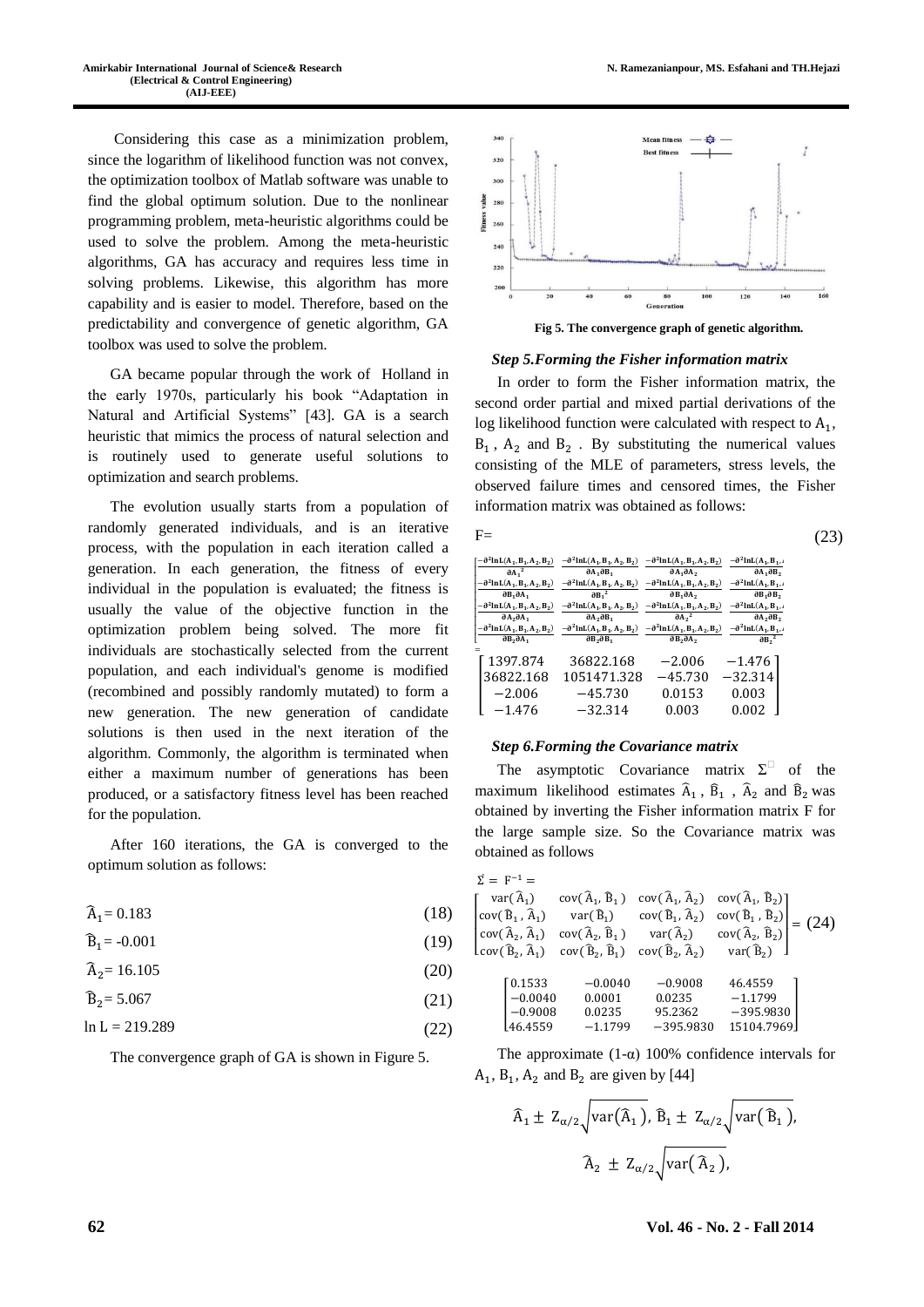where  $Z_{\alpha/2}$  is the 100(1- $\alpha/2$ ) percentile of a standard normal variate. The 95% confidence intervals  $A_1$ ,  $B_1$ ,  $A_2$ and  $B_2$  are presented in Table6.

**TABLE 6.** THE 95% CONFIDENCE INTERVALS OF PARAMETERS.

| <b>Parameters</b>                 | 95% lower limit | 95% upper limit |
|-----------------------------------|-----------------|-----------------|
|                                   |                 |                 |
| $\hat{A}_1 = 0.183$               | $-0.583$        | 0.949           |
| $\widehat{\mathbf{B}}_1 = -0.001$ | $-0.0206$       | 0.0186          |
| $\widehat{A}_2$ = 16.105          | $-3.0224$       | 35.2324         |
| $\widehat{B}_2 = 5.067$           | $-235.8199$     | 245.9539        |

According to the estimates obtained for the parameters  $A_1$ ,  $B_1$ ,  $A_2$  and  $B_2$ , the shape and scale parameters of the Weibull distribution in stress level of 5 mA (normal operating conditions) can be obtained from equations (9) and (10) as follows:

$$
\hat{\beta} = 0.178\tag{26}
$$

$$
\hat{\alpha} = 44.3685\tag{27}
$$

Reliability function of two-parameter Weibull distribution (which has been plotted in Figure 6) for a specified period of time t can be directly derived by using the estimated parameters from equations (26) and (27) as follows:



**Fig. 6. Reliability function at different service times in normal operating condition.**

The main percentiles of lifetime distribution were calculated according to the reliability function as shown in Table 7.

| <b>TABLE 7. PERCENTILES OF LIFETIME DISTRIBUTION.</b> |
|-------------------------------------------------------|
|-------------------------------------------------------|

| <b>Percentiles</b> | <b>Lifetime</b> |  |
|--------------------|-----------------|--|
| $10^{\text{th}}$   | 0.464           |  |
| $25^{\text{th}}$   | 0.405           |  |
| $50^{\text{th}}$   | 0.360           |  |
| $75^{\text{th}}$   | 0.333           |  |
| 90 <sup>th</sup>   | 0.322           |  |
| 95 <sup>th</sup>   | 0.318           |  |
|                    |                 |  |

#### **4. CONCLUSION**

In this paper, we have presented a framework defining a new approach for FPM with censored data in CSALTs. The FPM plays a key role in the reliability analysis of systems. Therefore, a correct definition of the model describing the failure process is a very important issue that has been less focused on. In addition, in the previous studies, up to three types of censoring schemes have been investigated, whereas the various types of censoring schemes have been considered for the first time in this study.

A case study was developed in red LED lamps. CSALT with three stress levels under interval censored and right censored data was applied. After forming the likelihood function, it was observed that the maximum likelihood estimates could not be obtained in the closed form. Numerical methods such as Newton-Raphson method can be used to compute them. The Newton-Raphson method is a direct approach for estimating the relevant parameters in a likelihood function, which uses the observed information matrix. When censoring is used, the observed information matrix shows more variability, especially when the sample size is small. In this paper, as a new approach, mathematical programming with a mathematical solving approach was proposed and used as a tool to compute the maximum likelihood estimates. The maximum likelihood estimates of unknown parameters were obtained using GA. The Results obtained for the Covariance matrix show that some asymptotic variances of estimates of the parameters were great. In general, the estimates obtained from the censored data have less accuracy compared to the complete data. In other words, the greater the amount of censored data, the less the convergence of estimates of the parameters to the true value is, and thus, the asymptotic variance increases. The precision of estimation will be improved by increasing the sample size.

In fact, the precision of estimates of the parameters depends on the test design (sample size, test time, number of failures, etc.).Similarly, since the reducing test time and related costs are some of the main reasons for censoring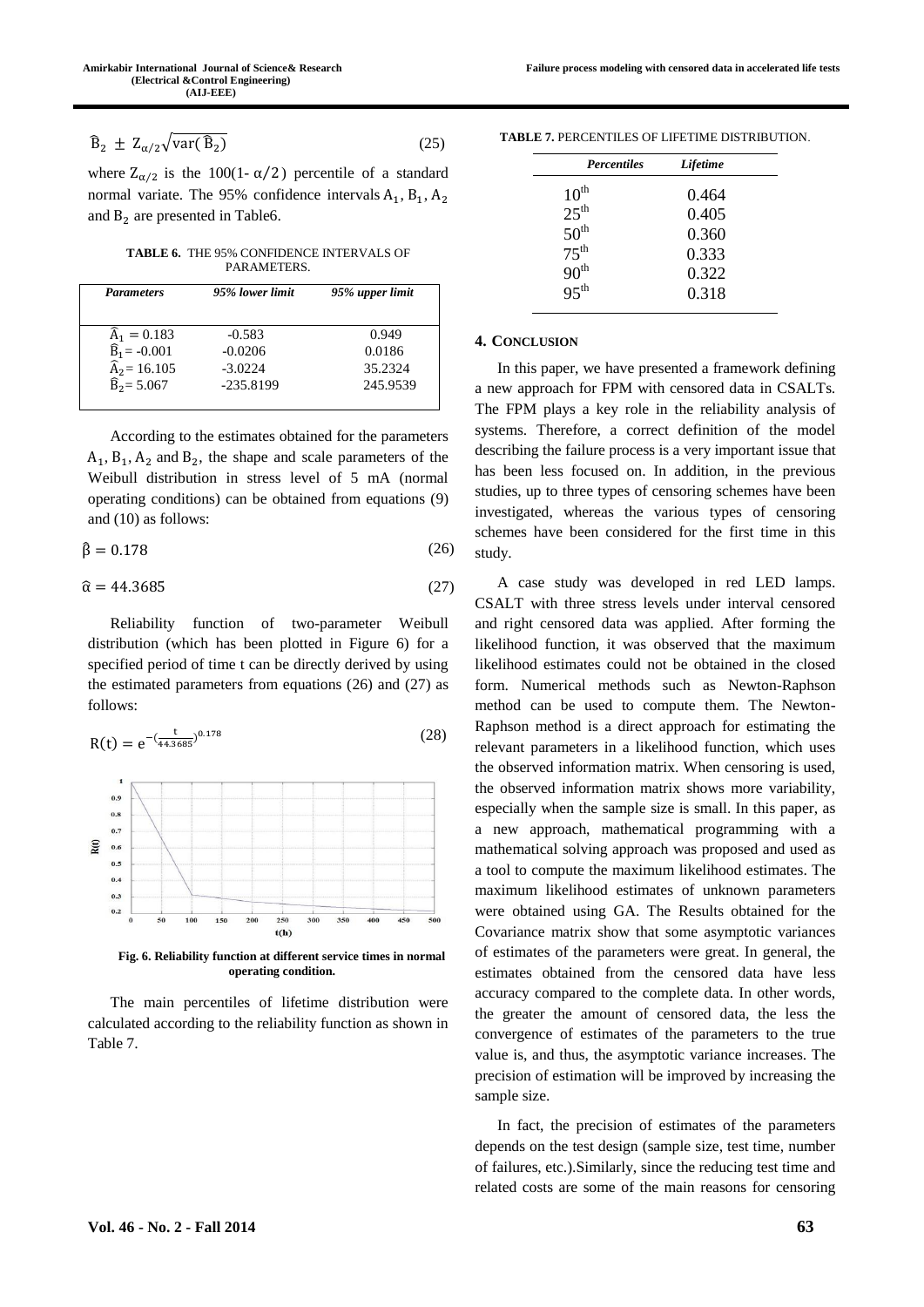data, there should be a balance between test time, sample size and results performance of statistical inference of test.

Finally, as a future work, in order to increase the precision of estimation, optimization criteria such as minimization of asymptotic variance of estimates of the reliability parameters can be considered and the optimum model can be designed accordingly. The optimal design of CSALTs can be studied to specify the optimal sample size and censoring times. Additionally, using powerful tools in the analysis of censored data such as the Expectation– Maximization algorithm is proposed for estimating the parameters.

## **REFRENCES**

- [1] Ascher, H. and Feingold, H. "Repairable systems reliability: Modeling, inference, misconceptions and their causes," 1th ed., Marcel Dekker, New York, 1984.
- [2] Vaurio, J.K. "Identification of process and distribution characteristics by testing monotonic and non-monotonic trends in failure intensities and hazard rates," Reliability Engineering and System Safety, vol. 64, no.3, pp. 345–357, 1999.
- [3] Louit, D.M.,Pascual, R. and Jardine, A.K.S. "A practical procedure for the selection of time-tofailure models based on the assessment of trends in maintenance data," Reliability Engineering and System Safety, vol. 94, no. 10, pp.1618-1628, 2009.
- [4] Regattieri, A.,Manzini, R. and Battini, D. "Estimating reliability characteristics in the presence of censored data: A case study in a light commercial vehicle manufacturing system," Reliability Engineering and System Safety, vol. 95, pp.1093–1102, 2010.
- [5] Nelson WB. Accelerated Testing: Statistical Models, Test Plans, and Data Analyses, John Wiley & Sons, New York, 1990.
- [6] Chernoff, H. "Optimal accelerated life designs for estimation," Technometrics, vol. 4, no. 3, pp. 381– 408, 1962.
- [7] Bessler, S.,Chernoff, H. and Marshall, A.W. "An optimal sequential accelerated life test," Technometrics, vol. 4, no. 3, pp. 367–379, 1962.
- [8] Chenhua L. "Optimal step-stress plans for accelerated life testing considering reliability/life prediction," PhD Thesis, Department of Mechanical and Industrial Engineering, Northeastern University, USA, 2009.
- [9] Bai, D. and Chung, S. "An accelerated life test model with the inverse power law," Reliability

Engineering and System Safety, vol. 24, no. 3, pp. 223-230, 1989.

- [10] Teng, N.H. and Kolarik, W.J. "On/off cycling under multiple stresses," IEEE Trans. Reliability, vol. 38, no. 4, pp. 494–498, 1989.
- [11] Fan, T.H. and Yu, C.H. "Statistical inference on constant stress accelerated life tests under generalized Gamma lifetime distributions," Quality and Reliability Engineering International, vol. 29, no. 5, pp. 631-638, 2013.
- [12] Zhang, J., Liu, C., Cheng, G.,Chen, X., Wu, J., Zhu, Q. and Zhang, L. "Constant-stress accelerated life test of white organic light-emitting diode based on least square method under Weibull distribution," Journal of Information Display, vol. 15, no. 2, PP. 71-75, 2014.
- [13] Guan, Q., Tang, Y., Fu, J. and Xu, A. "Optimal multiple constant-stress accelerated life tests for generalized Exponential distribution," Communications in Statistics - Simulation and Computation, vol. 43, no. 8, PP.1852-1865, 2014.
- [14] Nelson WB. Applied Life Data Analysis, John Wiley & Sons, New York (1982).
- [15] Yang, G.B. "Optimum constant-stress accelerated life test plans," IEEE Trans. Reliability, vol. 43, no. 4, PP. 575–581, 1994.
- [16] Mettas, A. "Modeling and analysis for multiple stress-type accelerated life data," in Proceedings of Annual Reliability and Maintainability Symposium, Los Angeles, CA, pp. 138–143, 2000.
- [17] Zhou, K., Shi, Y. and Sun, T. "Reliability analysis for accelerated life-test with progressive hybrid censored data using geometric process," Journal of Physical Sciences, vol. 16, PP.133-143, 2012.
- [18] Bai, D. and Kim, M. "Optimum simple step-stress accelerated life tests for Weibull distribution and type-I censoring," Naval Res. Logist, vol. 40, no. 2, PP. 193–210, 1993.
- [19] Xiong, C. "Inference on a simple step-stress model with type-II censored Exponential data," IEEE Trans. Reliability, vol. 47, no. 2, PP. 142–146, 1998.
- [20] Tang, L.C., Goh, T.N., Sun, Y.S. and Ong, H.L. "Planning accelerated life tests for censored twoparameter Exponential distributions," Nav Res Logistic, vol. 46, no. 2, PP. 169–186, 1999.
- [21] Abdel-Ghaly, A., Attia, A. and Abdel-Ghani, M. "The maximum likelihood estimates in step partially accelerated life tests for the Weibull parameters in censored data," Commun. Statist.Theory Meth, vol. 31, no. 4, PP. 551–573, 2002.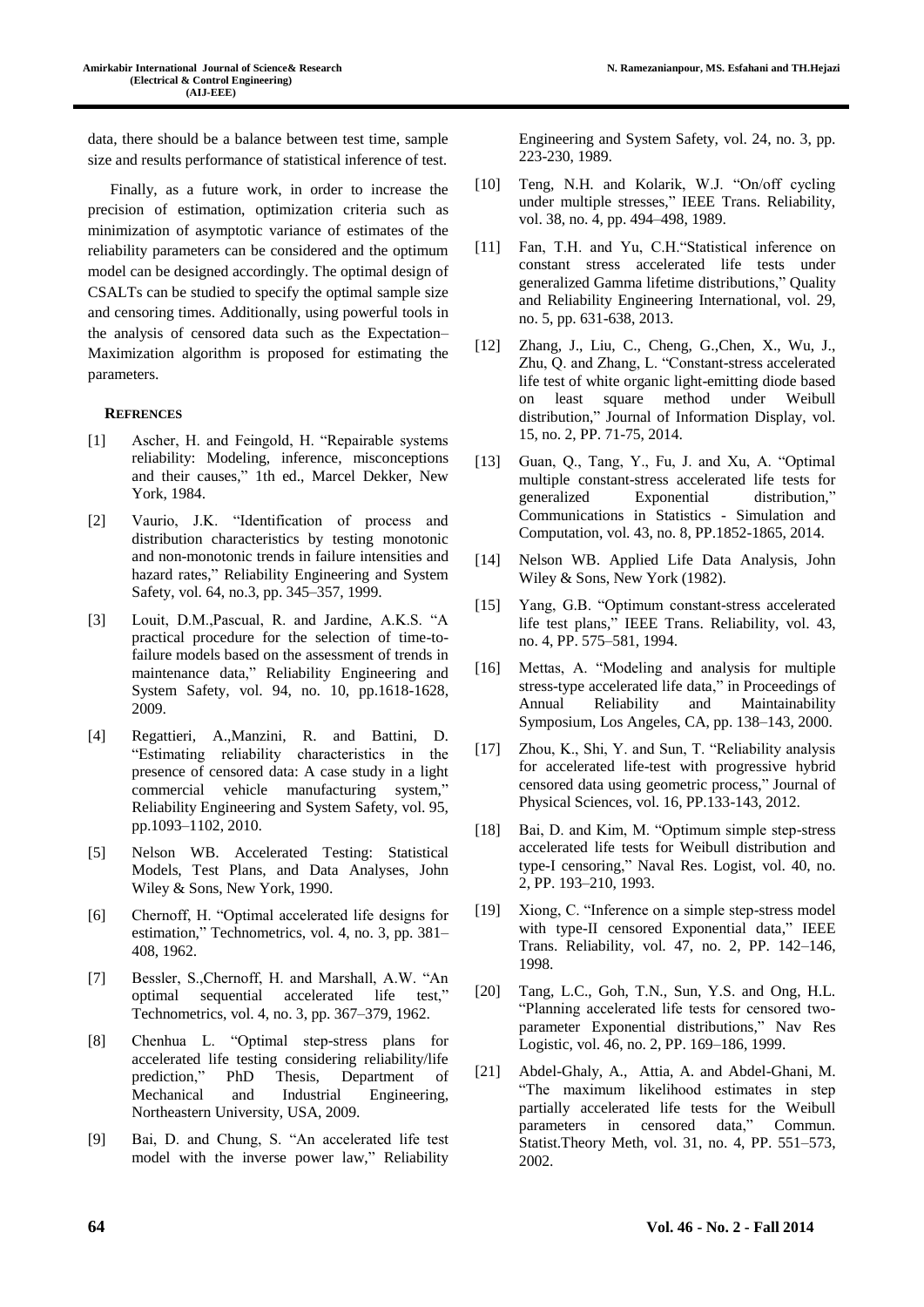- [22] Balakrishnan, N., Kundu, D., Tony Ng, H.K. and Kannan, N."Point and interval estimation for a simple step-stress model with type-II censoring," J. Qual. Technol, vol. 39, no. 1, pp. 35–47, 2007.
- [23] Balakrishnan, N. and Xie, Q. "Exact inference for a simple step-stress model with type-I hybrid censored data from the Exponential distribution," J. Statist. Plann. Inference, vol. 137, no. 11, PP. 3268–3290, 2007.
- [24] Li, C, and Fard, N. "Optimum bivariate step-stress accelerated life test for censored data," IEEE Trans. Reliability, vol. 56, no. 1, PP. 77–84, 2007.
- [25] Kateri, M. and Balakrishnan, N. "Inference for a simple step-stress model with type-II censoring, and Weibull distributed lifetimes," IEEE Trans. Reliability, vol. 57, no. 4, PP. 616-626, 2008.
- [26] Watkins, A. and John, A. "On constant stress accelerated life tests terminated by type II censoring at one of the stress levels," Journal of statistical Planning and Inference, vol. 138, no. 3, PP. 768-786, 2008.
- [27] Abdel-Hamid, A. and AL-Hussaini, E. "Estimation in step-stress accelerated life tests for the exponentiated Exponential distribution with type-I censoring," Computational Statistics & Data Analysis, vol. 53, no. 4, PP. 1328-1338, 2009.
- [28] Guan, v. and Tang, Y. "Optimal step-stress test under type-I censoring for multivariate Exponential distribution," Journal of Statistical Planning and Inference, vol. 142, no. 7, PP. 1908-1923, 2012.
- [29] Ling, L., Xu, W. and Li, M. "Optimal bivariate step-stress accelerated life test for type-I hybrid censored data," Journal of Statistical Computation and Simulation, vol. 81, no. 9, PP. 1175–1186, 2010.
- [30] Attia, A.F.,Aly, H.M. and Bleed, S.O. "Estimating and planning accelerated life test using constant stress for generalized Logistic distribution under type-I censoring," ISRN Applied Mathematics; 203618, 15 pages, 2011.
- [31] Lee, J. and Pan, R. "Bayesian analysis of stepstress accelerated life test with Exponential distribution," Quality and Reliability Engineering International, vol. 28, no.3, PP. 353-361, 2012.
- [32] Wang, R.,Xu, X., Pan, R. and Sha, N. "On parameter inference for step-stress accelerated life test with Geometric distribution," Communications in Statistics - Theory and Methods, vol. 41, no. 10, pp.1796-1812, 2012.
- [33] Srivastava, P.W. and Mittal, N. "Optimum multiobjective modified constant-stress accelerated life test plan for the Burr type-XII distribution with type-I censoring, " Proceedings of the Institution of

Mechanical Engineers, Part O: Journal of Risk and Reliability, vol. 227, no. 2, PP. 132-143, 2013.

- [34] Kamal, M. andZarrin, S. "Design of accelerated life testing using geometric process for Pareto distribution withtype-I censoring," Journal of global research in mathematical archives, vol. 1, no. 8, PP. 59-66, 2013.
- [35] Aly, H.M. and Bleed, S.O. "Bayesian estimation for the generalized Logistic distribution type-II censored accelerated life testing," Int. J. Contemp. Math. Sciences, vol. 8, no. 20, PP. 969 – 986, 2013.
- [36] Shi, Y.M., Jin, L., Wei, C. and Yue, H.B. "Constant-stress accelerated life test with competing risks under progressive type-II hybrid censoring," Advanced Materials Research, vol. 712 – 715, pp. 2080-2083, 2013.
- [37] Aly, H.M. and Bleed, S.O. "Estimating and planning step stress accelerated life test for generalized Logistic distribution under type-I censoring," International Journal of Applied Mathematics & Statistical Sciences, vol. 2, no. 2, pp. 1-16, 2013.
- [38] Asser, S. and Abd EL-Maseh, M."Estimation of the parameters of the bivariate generalized Exponential distribution using accelerated life testing with censoring data," International Journal of Advanced Statistics and Probability, vol. 2, no. 2, pp. 77-83, 2014.
- [39] Amal, S.H., Assar, S.M. and Shelbaia, A. "Optimum inspection times of step stress accelerated life tests with progressively type-I interval censored," Australian Journal of Basic and Applied Sciences, vol. 8, no. 17, pp. 282-292, 2014.
- [40] Saleem, Z.A. "Effect of progressive type-I right censoring on Bayesian statistical inference of simple step-stress acceleration life testing plan under Weibull life distribution," International Journal of Mechanical, Aerospace, Industrial and Mechatronics Engineering, vol. 8, no. 2, pp. 325- 329 , 2014.
- [41] Zhao, J., Shi, Y. and Yan, W. "Inference for constant-stress accelerated life test with type-I progressively hybrid censored data from Burr-XII distribution," Journal of Systems Engineering and Electronics, vol. 25, no. 2, pp. 340-348, 2014.
- [42] Cox, D.R. "Regression models andlife tables," Springer-Verlag, New York, pp. 527-541, 1992.
- [43] Holland, J.H. Adaptation in natural and artificial systems: An introductory analysis with Applications to Biology, Control, and Artificial Intelligence, 1th ed., MIT Press, Cambridge, 1992.